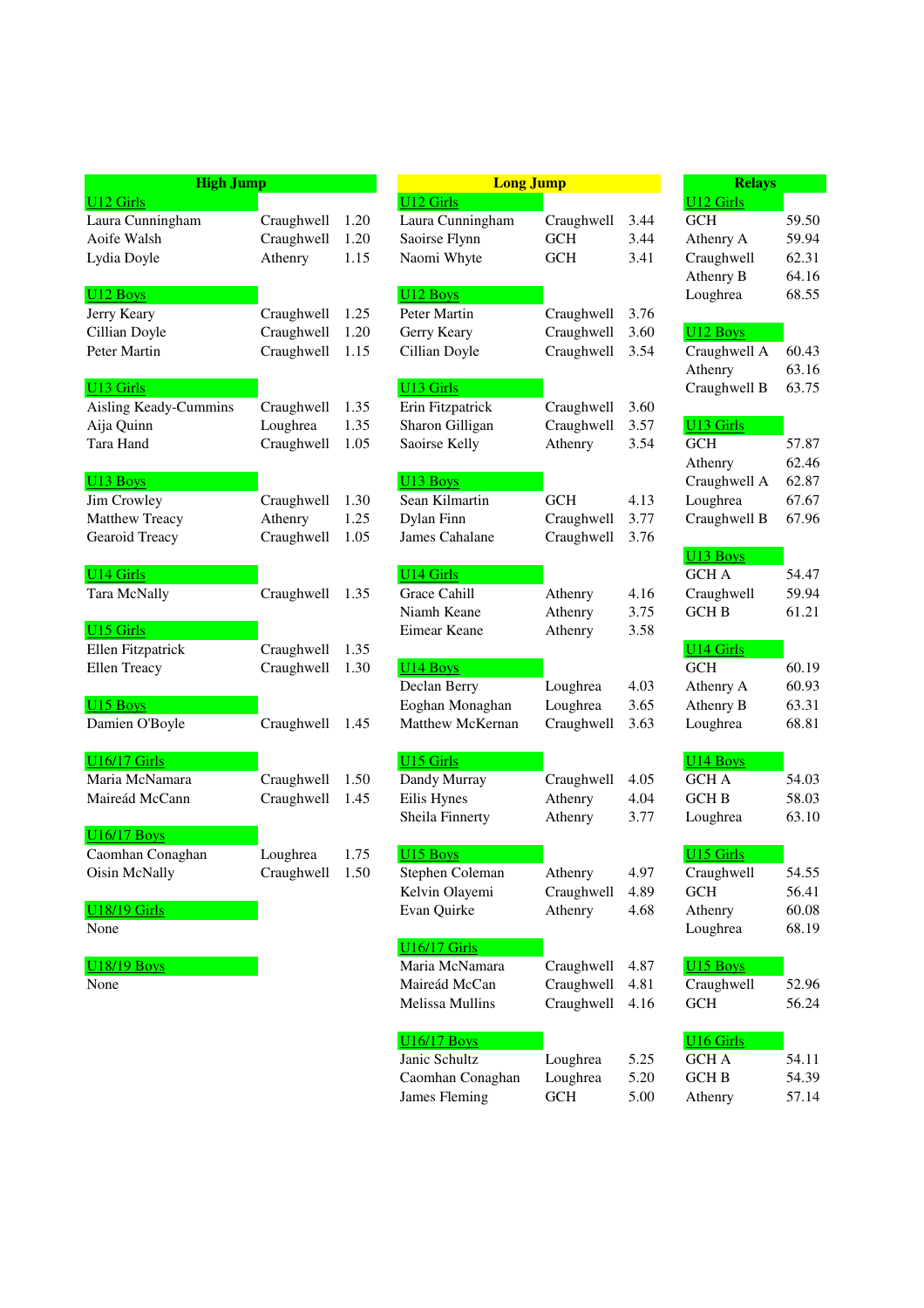| <b>U18/19 Girls</b>  |            |      | U <sub>16</sub> Boys |       |
|----------------------|------------|------|----------------------|-------|
| Katie O'Donoghue     | Craughwell | 4.49 | <b>GCH</b>           | 49.33 |
| Ashley McDonnell     | Craughwell | 3.98 |                      |       |
|                      |            |      | U17 Girls            |       |
| <b>U18/19 Boys</b>   |            |      | Craughwell           | 54.15 |
| <b>Emmet Creaven</b> | Loughrea   | 5.80 | <b>GCH</b>           | 55.47 |
| Sean Kyne?           | <b>GCH</b> | 5.09 |                      |       |
|                      |            |      | U <sub>17</sub> Boys |       |
|                      |            |      | <b>GCH</b>           | 50.52 |
|                      |            |      |                      |       |

| U <sub>10</sub> Boys<br>GCH                | 49.33          |
|--------------------------------------------|----------------|
| U <sub>17</sub> Girls<br>Craughwell<br>GCH | 54.15<br>55.47 |
| U <sub>17</sub> Boys<br>GCH                | 50.52          |
| U18 Girls<br>Craughwell                    | 52.43          |
| U <sub>18</sub> Boys<br>GCH                | 47.45          |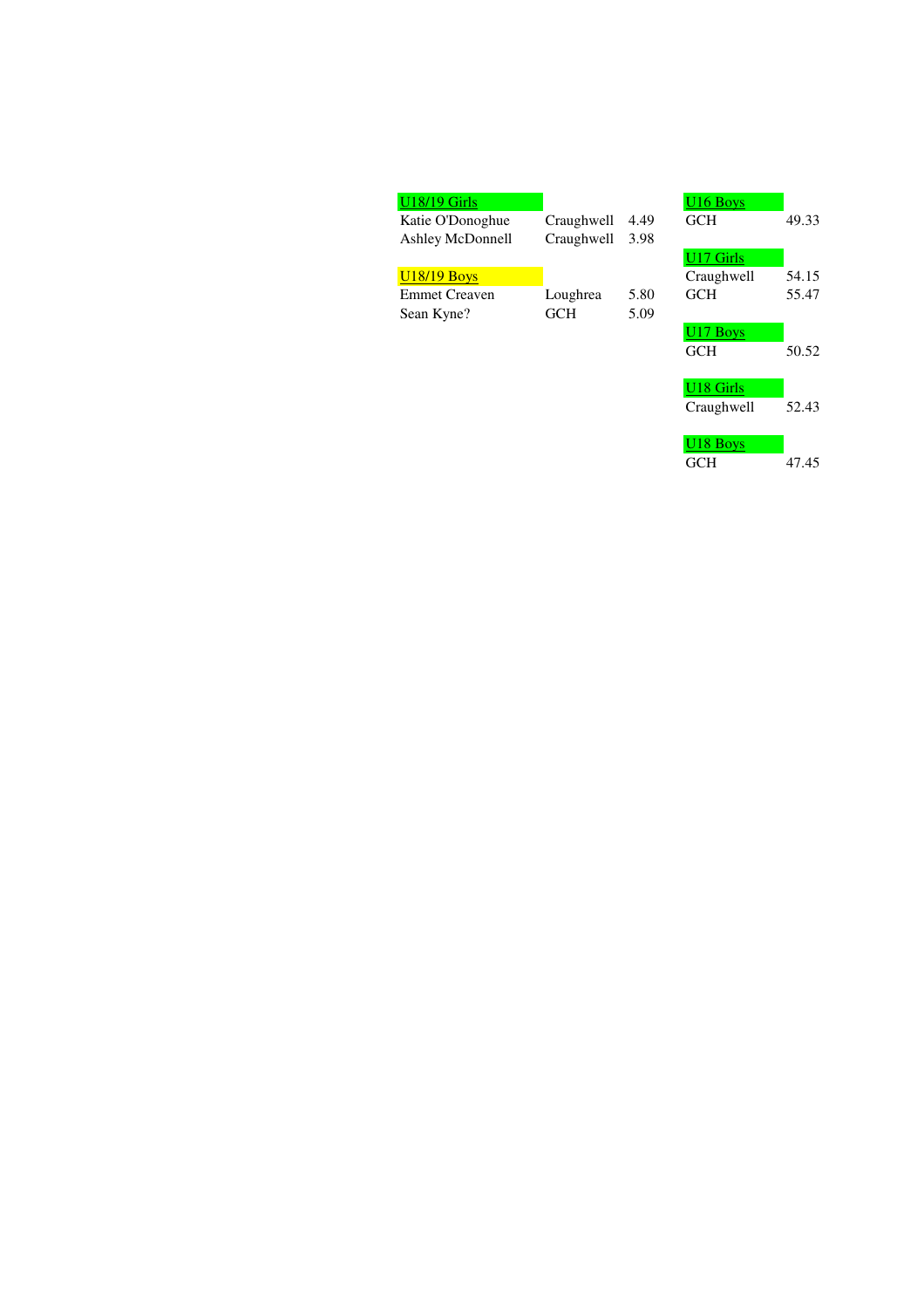| <b>300/400 Metres(H)</b>  |                  |       |                 | <b>Sprints</b> |
|---------------------------|------------------|-------|-----------------|----------------|
| <b>U16/17 Girls 300MH</b> |                  |       | U12 Girls 60M   |                |
| Maria McNamara            | Craughwell 50.80 |       | Alysha Woods    |                |
|                           |                  |       | Siobhan McGrath |                |
| U18/19 Boys 400MH         |                  |       | Niamh Hannon    |                |
| Sean Kyne                 | <b>GCH</b>       | 66.96 |                 |                |
|                           |                  |       | U12 Boys 60M    |                |
| U16/17 Girls 300M         |                  |       | Brian O'Malley  |                |
| Maria McNamara            | Craughwell       | 47.10 | Gerry Keary     |                |
|                           |                  |       | Ryan Dolan      |                |
| U18/19 Boys 400M          |                  |       |                 |                |
| <b>Ben Cooney</b>         | GCH              | 55.80 | 13 Girls 80M    |                |

|                           | 300/400 Metres(H) |       | <b>Sprints</b>                     |                          |                |
|---------------------------|-------------------|-------|------------------------------------|--------------------------|----------------|
| <b>U16/17 Girls 300MH</b> |                   |       | U12 Girls 60M                      |                          |                |
| Maria McNamara            | Craughwell        | 50.80 | Alysha Woods                       | Athenry                  | 9.80           |
|                           |                   |       | Siobhan McGrath                    | Athenry                  | 9.90           |
| <b>U18/19 Boys 400MH</b>  |                   |       | Niamh Hannon                       | Athenry                  | 10.10          |
| Sean Kyne                 | <b>GCH</b>        | 66.96 |                                    |                          |                |
|                           |                   |       | U12 Boys 60M                       |                          |                |
| <b>U16/17 Girls 300M</b>  |                   |       | <b>Brian O'Malley</b>              | <b>GCH</b>               | 9.20           |
| Maria McNamara            | Craughwell        | 47.10 | Gerry Keary                        | Craughwell               | 9.40           |
|                           |                   |       | Ryan Dolan                         | Ballinasloe              | 9.70           |
| U18/19 Boys 400M          |                   |       |                                    |                          |                |
| <b>Ben Cooney</b>         | <b>GCH</b>        | 55.80 | U13 Girls 80M                      |                          |                |
|                           |                   |       | Emma Connolly                      | <b>GCH</b>               | 11.90          |
|                           |                   |       | Sarah McDonnell                    | <b>GCH</b>               | 12.20          |
|                           |                   |       | Eimear Loughnane                   | Craughwell               | 12.40          |
|                           |                   |       |                                    |                          |                |
|                           |                   |       | U13 Boys 80M                       |                          |                |
|                           |                   |       | Luke Shaughnessy<br>Sean Kilmartin | <b>GCH</b>               | 11.10          |
|                           |                   |       |                                    | <b>GCH</b>               | 11.50          |
|                           |                   |       | Matthew Treacy                     | Athenry                  | 12.10          |
|                           |                   |       | U14 Girls 80M                      |                          |                |
|                           |                   |       | <b>Tara McNally</b>                | Craughwell               | 11.20          |
|                           |                   |       | Aine Clancy                        | Athenry                  | 11.50          |
|                           |                   |       | Leah O'Halloran                    | <b>GCH</b>               | 11.80          |
|                           |                   |       |                                    |                          |                |
|                           |                   |       | U14 Boys 80M                       |                          |                |
|                           |                   |       | Cillin Greene                      | <b>GCH</b>               | 11.90          |
|                           |                   |       | Owen Dobey                         | <b>GCH</b>               | 12.10          |
|                           |                   |       | Aaron O'Halloran                   | <b>GCH</b>               | 12.40          |
|                           |                   |       |                                    |                          |                |
|                           |                   |       | U15 Girls 100M                     |                          |                |
|                           |                   |       | Sinead Treacy                      | Craughwell               | 13.90          |
|                           |                   |       | Ciara Greene                       | <b>GCH</b>               | 14.30          |
|                           |                   |       | Olaide Ajayi                       | <b>GCH</b>               | 14.50          |
|                           |                   |       |                                    |                          |                |
|                           |                   |       | <b>U15 Boys 100M</b>               |                          |                |
|                           |                   |       | Aidan Conneely                     | Craughwell               | 12.90          |
|                           |                   |       | Kelvin Olayemi                     | Craughwell               | 13.20          |
|                           |                   |       | Evan Quirke                        | Athenry                  | 13.40          |
|                           |                   |       |                                    |                          |                |
|                           |                   |       | <b>U16 Girls</b>                   |                          |                |
|                           |                   |       | Alanna Lally<br>Caoimhe Esselmont  | <b>GCH</b><br><b>GCH</b> | 13.30<br>14.40 |
|                           |                   |       | Ciara Holian                       |                          |                |
|                           |                   |       |                                    | <b>GCH</b>               | 14.80          |
|                           |                   |       | <b>U16 Boys 100M</b>               |                          |                |
|                           |                   |       | Simon O'Shaughnessy                | <b>GCH</b>               | 11.90          |
|                           |                   |       | James Fleming                      | <b>GCH</b>               | 12.30          |
|                           |                   |       | James Mitchell                     | <b>GCH</b>               | 12.40          |
|                           |                   |       |                                    |                          |                |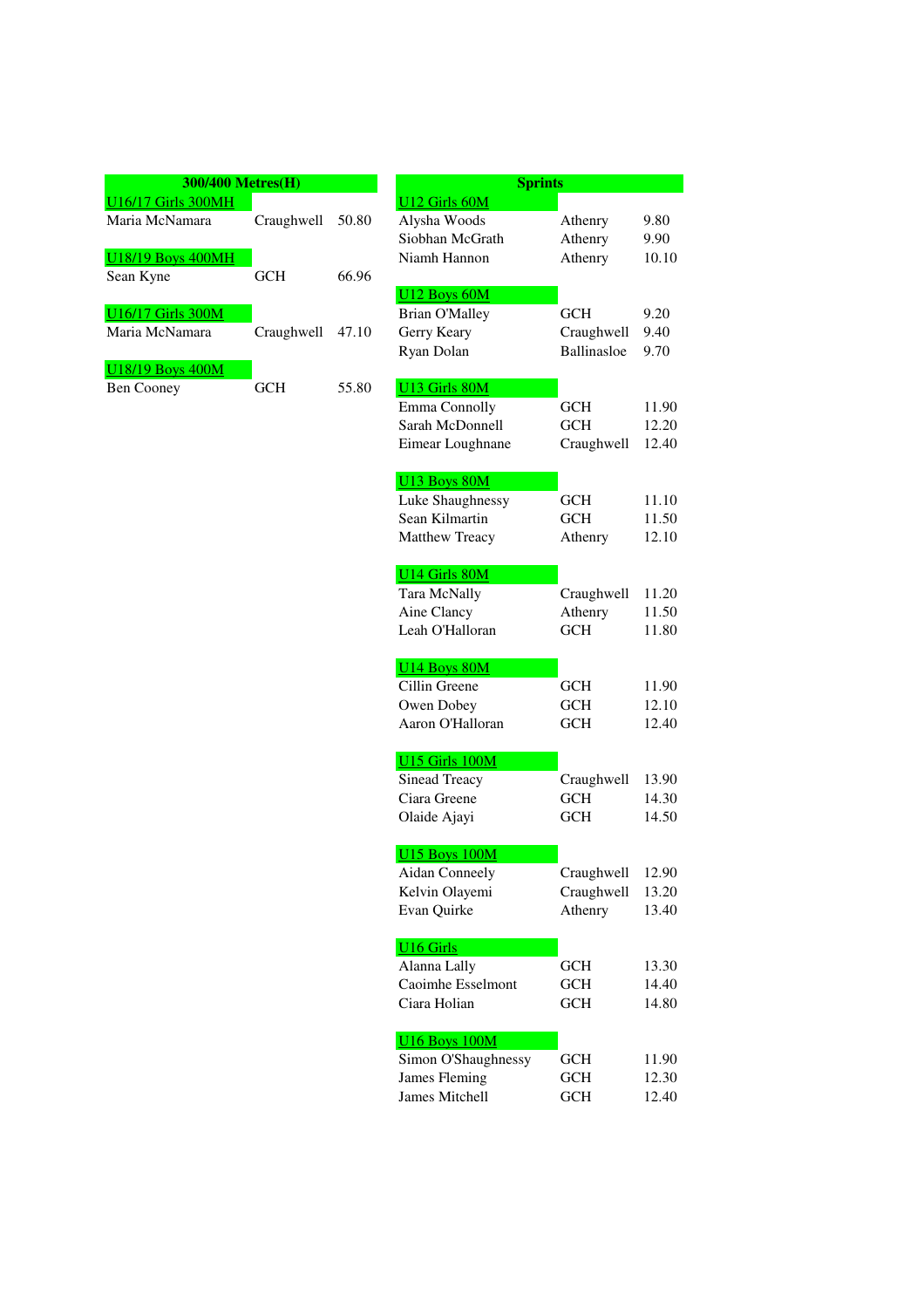| U18/19 Boys 100M |            |       |
|------------------|------------|-------|
| Dara Whyte       | <b>GCH</b> | 11.10 |
| Ronan Dobey      | <b>GCH</b> | 11.30 |
| Ben Cooney       | <b>GCH</b> | 11.40 |
|                  |            |       |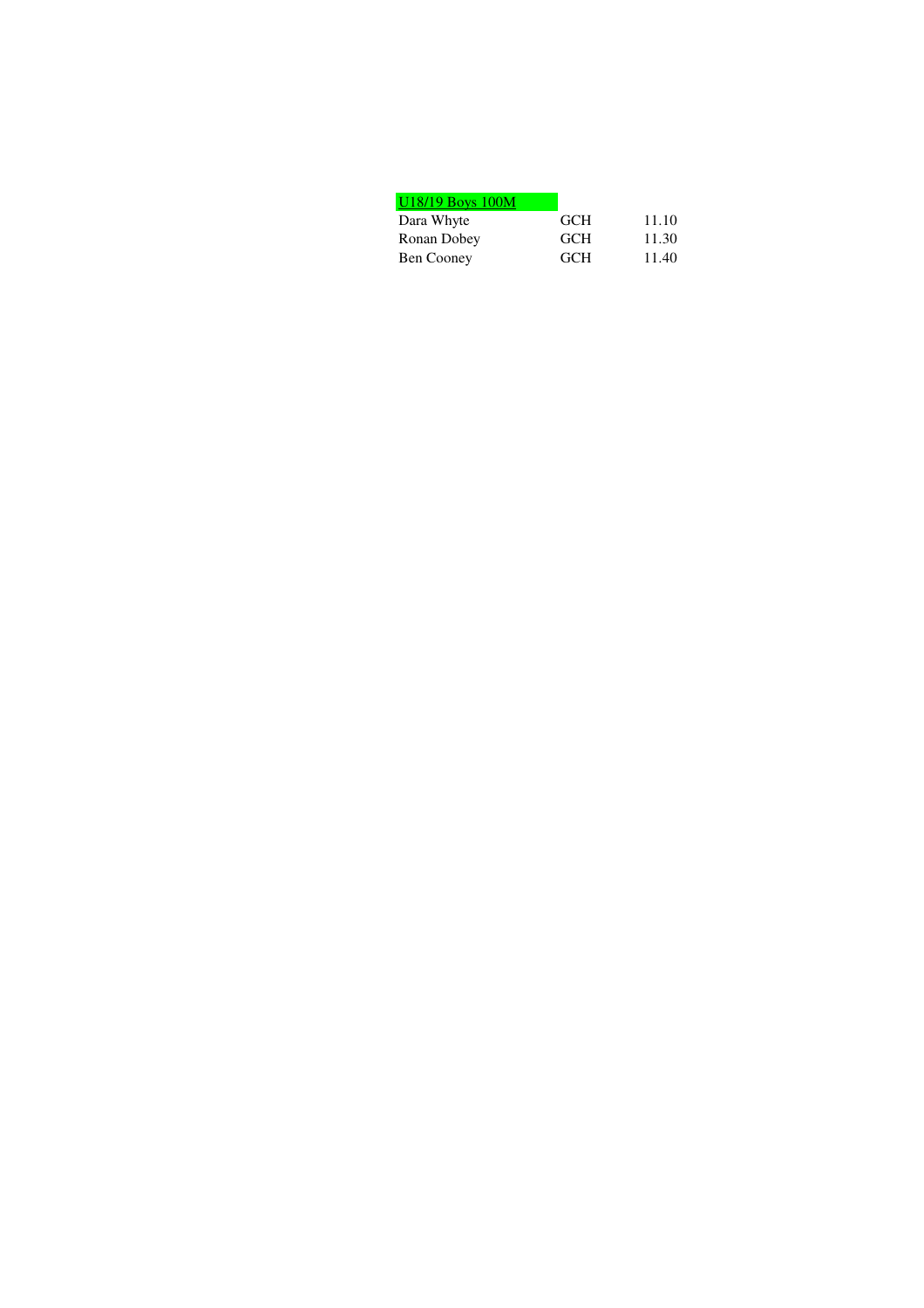|                               | <b>600/800 Metres</b> |        |
|-------------------------------|-----------------------|--------|
| U12 Girls 600M                |                       |        |
| Aoife Sheehy                  | <b>GCH</b>            | 2:00.5 |
| Lydia Doyle                   | Athenry               | 2:05.7 |
| Laura Nally                   | <b>GCH</b>            | 2:08.1 |
|                               |                       |        |
| U12 Boys 600M                 |                       |        |
| Sean Delaney                  | Craughwell            | 2:01.6 |
| Ryan Dolan                    | Ballinasloe           | 2:02.3 |
| <b>Brian O'Malley</b>         | <b>GCH</b>            | 2:10.3 |
| U13 Girls 600M                |                       |        |
| Maeve Hughes                  | GCH                   | 1:53.6 |
| Sarah McDonnell               | <b>GCH</b>            | 1:58.6 |
| Shannon Lee                   | Athenry               | 2:00.6 |
|                               |                       |        |
| U13 Boys 600M                 |                       |        |
| James Cahalane                | Craughwell            | 1:52.3 |
| <b>Bronson Kelly</b>          | <b>GCH</b>            | 1:54.5 |
| <b>Brian Burke</b>            | Ballinasloe           | 1:56.2 |
|                               |                       |        |
| U14 Girls 800M<br>Ciara Walsh |                       | 2:54.6 |
| Niamh Keane                   | Athenry               | 2:57.1 |
|                               | Athenry               |        |
| Eimear Keane                  | Athenry               | 3:00.8 |
| <b>U14 Boys 800M</b>          |                       |        |
| Niall Brannelly               | East Galway           | 2:41.9 |
| <b>James Delaney</b>          | Craughwell            | 3:21.4 |
|                               |                       |        |
| U15 Girls 800M                |                       |        |
| Maeve Brannigan               | <b>GCH</b>            | 2:28.9 |
| Aisling Ni Fhlatharta         | <b>GCH</b>            | 2:41.6 |
|                               |                       |        |
| <b>U15 Boys 800M</b>          |                       |        |
| Damian O'Boyle                | Craughwell            | 2:17.1 |
| Jamie Spelllman               | Craughwell            | 2:17.5 |
| <b>U16/17 Girls 800M</b>      |                       |        |
| Roisin Dobey                  | GCH                   | 2:39.7 |
| Elizabeth Maher               | <b>GCH</b>            | 2:39.9 |
| Kate Burke                    | Ballinasloe           | 2:40.6 |
|                               |                       |        |
| <b>U16/17 Boys 800M</b>       |                       |        |
| Finn Stoneman                 | Craughwell            | 2:07.8 |
| Conor Gillen                  | Craughwell            | 2:07.9 |
| Nicholas Sheehan              | Craughwell            | 2:10.5 |
|                               |                       |        |
| <b>U18/19 Girls 800M</b>      |                       |        |
| Claire Burke                  | Ballinasloe           | 2:36.4 |

| Walks                                         |                   |  |
|-----------------------------------------------|-------------------|--|
| <b>U15 Boys 1000M</b><br>Christopher O'Connor | Craughwell 5:17.0 |  |
| U <sub>16</sub> /17 Boys 1000M<br>Shane Finn  | Craughwell 6:22.0 |  |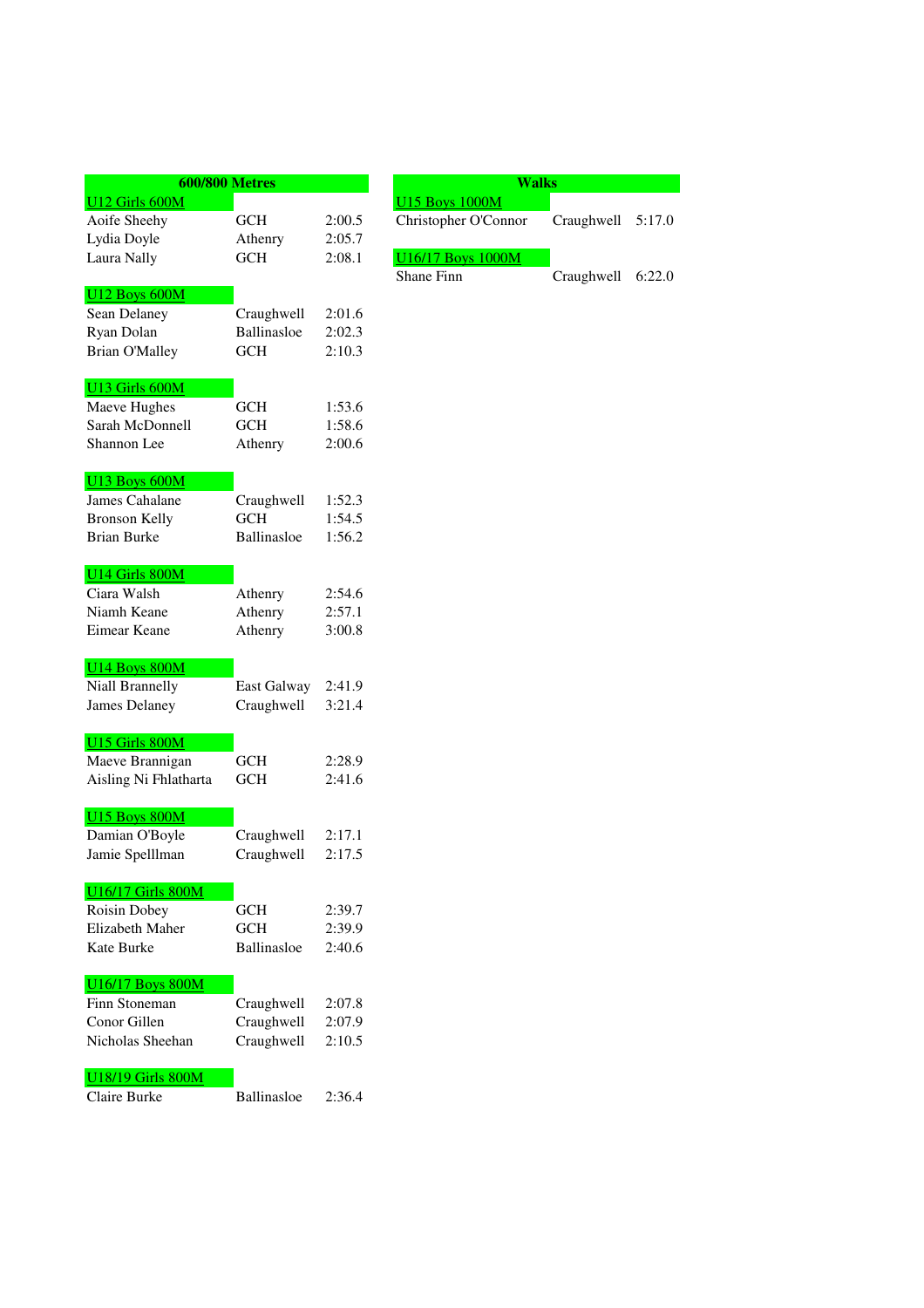| Craughwell | 2:07.2      |
|------------|-------------|
|            | 2:17.8      |
| <b>GCH</b> | 2:20.4      |
|            | East Galway |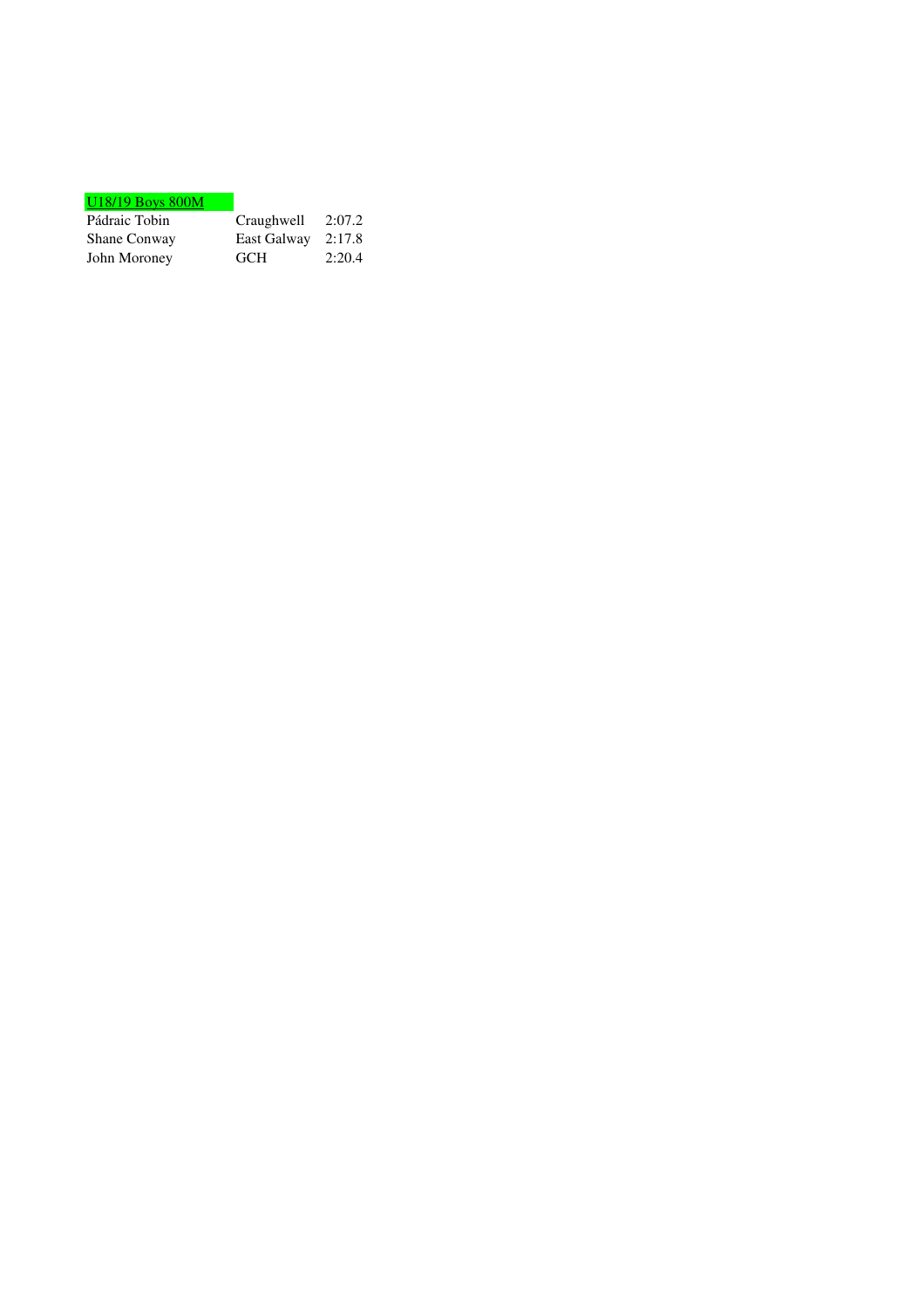| <b>200 Metres</b>      |            |      |                      |
|------------------------|------------|------|----------------------|
| <b>U14 Girls</b>       |            |      | U15 Girls            |
| Aine Clancy            | Athenry    | 32.3 | Ciara Greene         |
| U <sub>14</sub> Boys   |            |      | U <sub>14</sub> Boys |
| Declan Berry           | Loughrea   | 32.6 | Oisin Doyle          |
| Owen Monaghan          | Loughrea   | 34.9 | Diarmuid Ha          |
| James Delaney          | Craughwell | 35.4 |                      |
|                        |            |      | U15 Boys             |
| U <sub>15</sub> Girls  |            |      | Jamie Spellm         |
| Aisling Ni Fhlatharta  | <b>GCH</b> | 30.7 | David O'Brie         |
| Summer Okoro           | <b>GCH</b> | 35.8 |                      |
|                        |            |      | <b>U16/17 Girls</b>  |
| U <sub>15</sub> Boys   |            |      | Lorna Hanno          |
| Stephen Coleman        | Athenry    | 26.8 |                      |
| Evan Quirke            | Athenry    | 27.2 | <b>U16/17 Boys</b>   |
|                        |            |      | John Cormica         |
| <b>U16/17 Girls</b>    |            |      | Matthew Mo           |
| Roisin Dobey           | <b>GCH</b> | 29.3 |                      |
| Elizabeth Maher        | <b>GCH</b> | 30.2 | <b>U18/19 Girls</b>  |
| <b>Melissa Mullins</b> | Craughwell | 32.6 | Sarah Metadg         |
| <b>U18/19 Girls</b>    |            |      | <b>U18/19 Boys</b>   |
| Katie O'Donoghue       | Craughwell | 29.8 | Adrian Hardi         |
|                        |            |      | John Morone          |
| <b>U18/19 Boys</b>     |            |      |                      |
| Dara Whyte             | <b>GCH</b> | 23.2 |                      |
| <b>Ben Cooney</b>      | <b>GCH</b> | 23.5 |                      |
| Ronan Dobey            | <b>GCH</b> | 23.7 |                      |

| <b>200 Metres</b>        |            |      | <b>1500 Metres</b>   |             |        |                       |
|--------------------------|------------|------|----------------------|-------------|--------|-----------------------|
| U <sub>14</sub> Girls    |            |      | U15 Girls            |             |        | U <sub>12</sub> Girls |
| Aine Clancy              | Athenry    | 32.3 | Ciara Greene         | Craughwell  | 5:21.3 | Emma Reynolds         |
|                          |            |      |                      |             |        | Lauren Stewart        |
| $U14$ Boys               |            |      | U <sub>14</sub> Boys |             |        | Ciara Murphy          |
| Declan Berry             | Loughrea   | 32.6 | Oisin Doyle          | Craughwell  | 5:10.9 |                       |
| Owen Monaghan            | Loughrea   | 34.9 | Diarmuid Harvey      | Craughwell  | 5:37.9 | U12 Boys              |
| James Delaney            | Craughwell | 35.4 |                      |             |        | Stephen O'Connor      |
|                          |            |      | U <sub>15</sub> Boys |             |        | Ralph Solan           |
| U <sub>15</sub> Girls    |            |      | Jamie Spellman       | Craughwell  | 4:49.3 | Conor Callaghan       |
| Aisling Ni Fhlatharta    | <b>GCH</b> | 30.7 | David O'Brien        | East Galway | 5:52.1 |                       |
| Summer Okoro             | <b>GCH</b> | 35.8 |                      |             |        |                       |
|                          |            |      | <b>U16/17 Girls</b>  |             |        |                       |
| U <sub>15</sub> Boys     |            |      | Lorna Hannon         | Athenry     | 5:49.3 |                       |
| Stephen Coleman          | Athenry    | 26.8 |                      |             |        |                       |
| Evan Quirke              | Athenry    | 27.2 | <b>U16/17 Boys</b>   |             |        |                       |
|                          |            |      | John Cormican        | Craughwell  | 4:56.8 |                       |
| <b>U16/17 Girls</b>      |            |      | Matthew Moran        | Craughwell  | 4:59.7 |                       |
| Roisin Dobey             | <b>GCH</b> | 29.3 |                      |             |        |                       |
| Elizabeth Maher          | <b>GCH</b> | 30.2 | <b>U18/19 Girls</b>  |             |        |                       |
| Melissa Mullins          | Craughwell | 32.6 | Sarah Metadger       | <b>GCH</b>  | 5:26.5 |                       |
|                          |            |      |                      |             |        |                       |
| <b>U18/19 Girls</b>      |            |      | <b>U18/19 Boys</b>   |             |        |                       |
| Katie O'Donoghue         | Craughwell | 29.8 | Adrian Hardiman      | <b>GCH</b>  | 4:30.0 |                       |
|                          |            |      | John Moroney         | <b>GCH</b>  | 4:48.1 |                       |
| <b>U18/19 Boys</b>       |            |      |                      |             |        |                       |
| $D$ <sub>oro</sub> White | CCH        | 222  |                      |             |        |                       |

## Lauren Stewart Ciara Murphy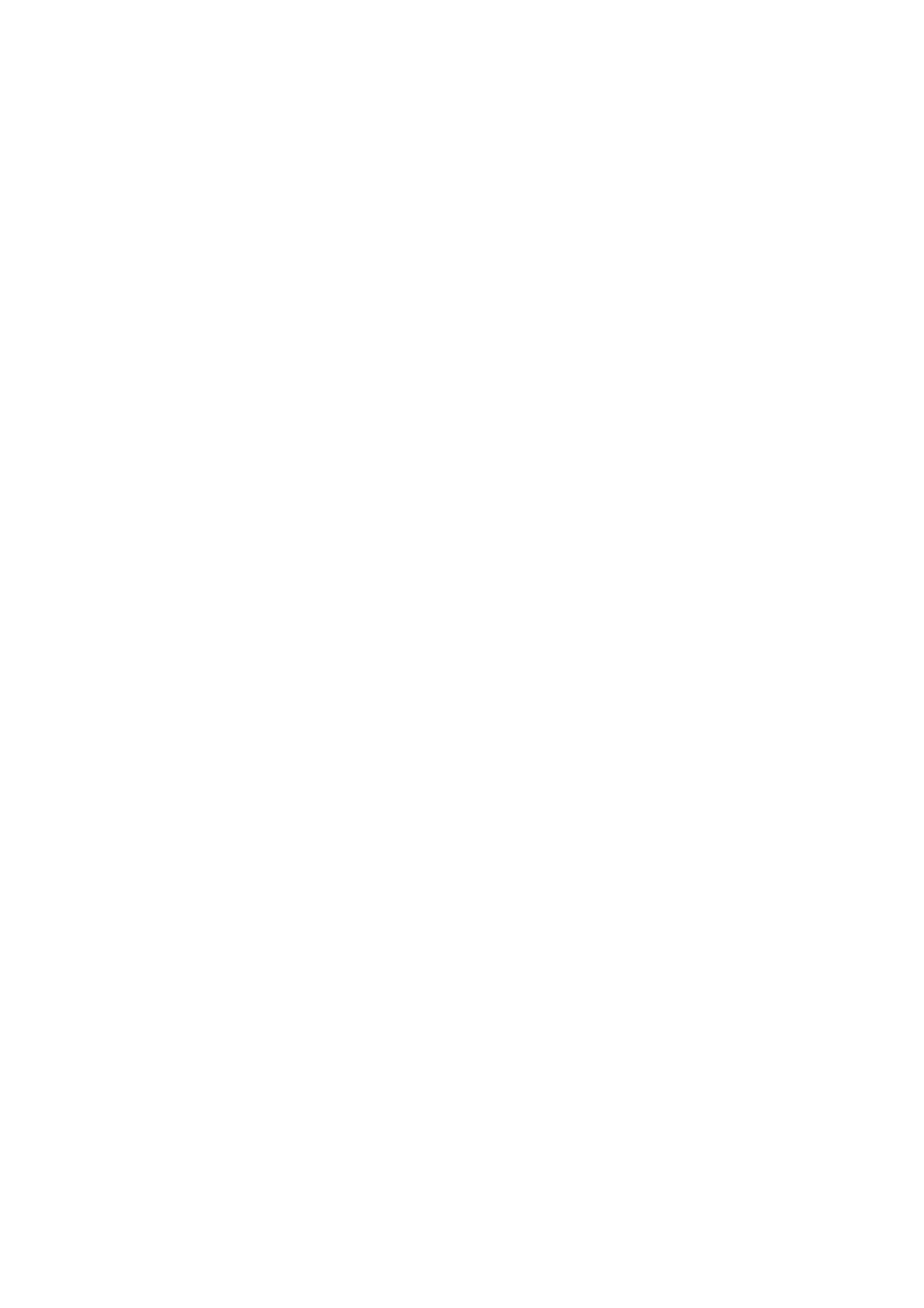| hrow       |       | <b>Shot Putt</b><br><b>U12 Girls</b>   |                 |      | <b>Triple Jump</b><br><b>U16/17 Girls</b> |            |       |  |
|------------|-------|----------------------------------------|-----------------|------|-------------------------------------------|------------|-------|--|
| Loughrea   | 24.74 | Aoife Raftery                          | Craughwell      | 5.02 | Marie McNamara                            | Craughwell | 9.82  |  |
| Loughrea   | 21.39 | Shauna Tobin                           | Craughwell      | 4.43 | Melissa Mullins                           | Craughwell | 9.56  |  |
| Craughwell | 19.36 | Lauren Gilligan                        | Craughwell      | 4.31 | Ciara Hanlon                              | Loughrea   | 9.43  |  |
|            |       |                                        |                 |      |                                           |            |       |  |
| Craughwell | 29.20 | U <sub>12</sub> Boys<br>Mark O'Brien   | Craughwell      | 6.97 | <b>U16/17 Boys</b><br>Caomhan Conaghan    | Loughrea   | 11.05 |  |
| <b>GCH</b> | 26.87 | Stephen O'Connor                       | Craughwell      | 6.92 |                                           |            |       |  |
| Craughwell | 23.12 | <b>Cathal Hynes</b>                    | Athenry         | 6.91 | <b>U18/19 Girls</b>                       |            |       |  |
|            |       |                                        |                 |      | Ashley McDonnell                          | Craughwell | n/a   |  |
|            |       | U <sub>13</sub> Girls<br>Saoirse Kelly | Athenry         | 5.84 | <b>U18/19 Boys</b>                        |            |       |  |
|            |       | Erin Fitzpatrick                       | Craughwell      | 5.52 | <b>Emmet Creaven</b>                      | Loughrea   | 11.32 |  |
|            |       |                                        |                 |      |                                           |            |       |  |
|            |       | U <sub>13</sub> Boys                   |                 |      |                                           |            |       |  |
|            |       | Nathan Lynskey                         | Craughwell      | 7.15 |                                           |            |       |  |
|            |       | Dylan Finn                             | Craughwell      | 6.83 |                                           |            |       |  |
|            |       | Daniel Johnson                         | <b>GCH</b>      | 6.63 |                                           |            |       |  |
|            |       | <b>U14 Girls</b>                       |                 |      |                                           |            |       |  |
|            |       | Andrea Tobin                           | Craughwell 6.62 |      |                                           |            |       |  |
|            |       | U <sub>14</sub> Boys                   |                 |      |                                           |            |       |  |
|            |       | Cathal O'Brien                         | Craughwell      | 9.64 |                                           |            |       |  |
|            |       | Keith Whyte                            | <b>GCH</b>      | 6.56 |                                           |            |       |  |
|            |       | Shay O'Malley                          | <b>GCH</b>      | 6.39 |                                           |            |       |  |
|            |       | <b>U15 Girls</b>                       |                 |      |                                           |            |       |  |
|            |       | Eilis Hynes                            | Athenry         | 6.61 |                                           |            |       |  |
|            |       | U <sub>15</sub> Boys                   |                 |      |                                           |            |       |  |
|            |       | Rory Monaghan                          | Tuam            | 7.21 |                                           |            |       |  |
|            |       | <b>U16/17 Girls</b>                    |                 |      |                                           |            |       |  |
|            |       | Emma Grady                             | Athenry         | 8.78 |                                           |            |       |  |
|            |       | Maria McNamara                         | Craughwell 7.87 |      |                                           |            |       |  |
|            |       | <b>U16/17 Boys</b>                     |                 |      |                                           |            |       |  |
|            |       | Rory O'Connor                          | Tuam            | 6.70 |                                           |            |       |  |
|            |       | <b>U18/19 Girls</b>                    |                 |      |                                           |            |       |  |
|            |       | Katie O'Donoghue                       | Craughwell      | 7.45 |                                           |            |       |  |
|            |       | Ashley McDonnell                       | Craughwell      | 5.75 |                                           |            |       |  |
|            |       | <b>U18/19 Girls</b>                    |                 |      |                                           |            |       |  |
|            |       |                                        |                 |      |                                           |            |       |  |

None